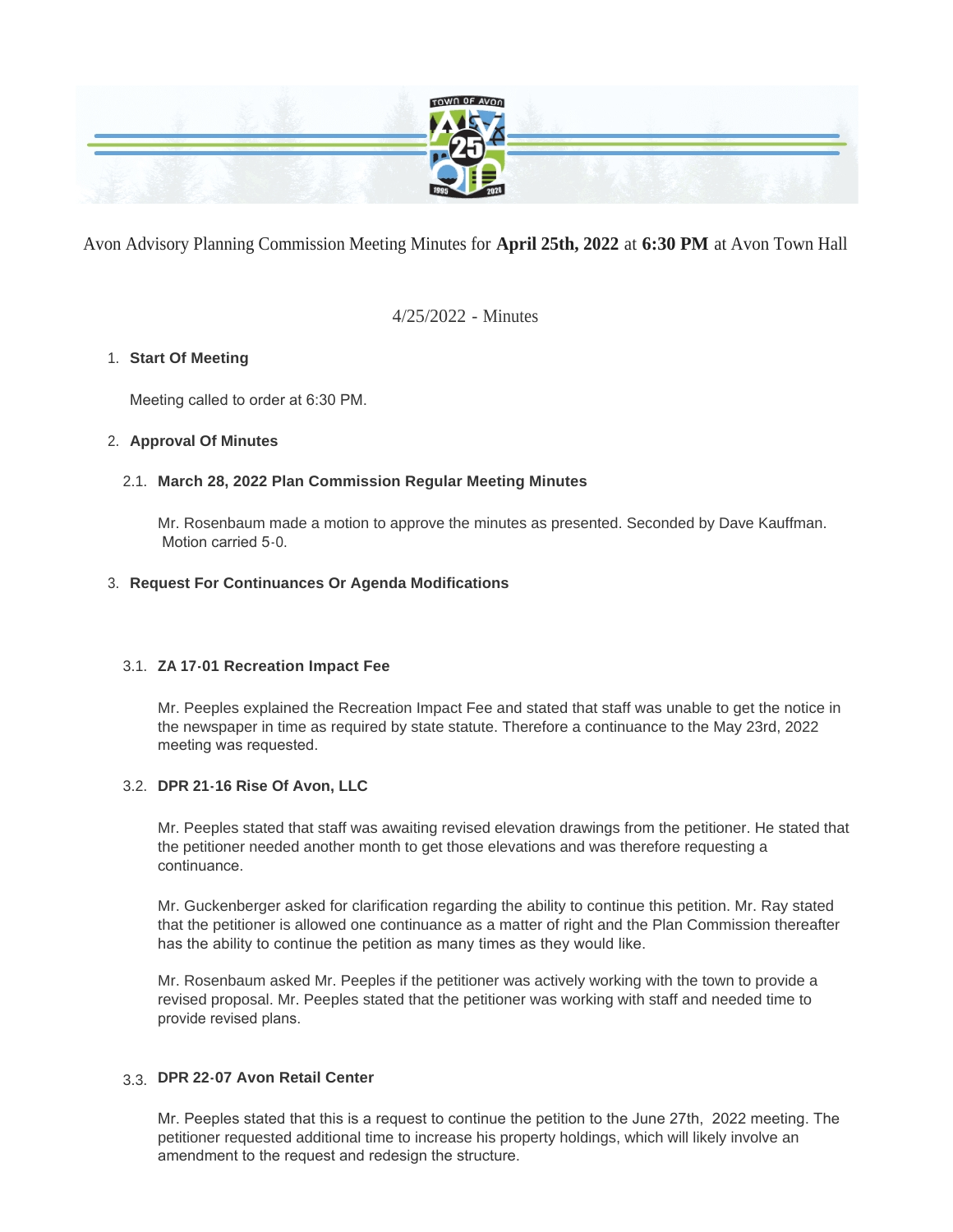## **MAP(P) 22-08 Fairwood Section 5 & 6**  3.4.

Mr. Peeples stated that the Fairwood Section 5 & 6 and Oriole Estates rely on each other and the petitioner is therefore requesting a continuance of both in order to revise their proposal based upon feedback they received from the Town Council introduction.

## **PUD(P) 22-01 – Oriole Estate PUD**  3.5.

Mr. Peeples stated that the Fairwood Section 5 & 6 and Oriole Estates rely on each other and the petitioner is therefore requesting a continuance of both in order to revise their proposal based upon feedback they received from the Town Council introduction.

#### **Public Comment** 4.

#### **Old Business** 5.

#### **New Business** 6.

#### **DPR 22-04 Swenson's Drive-In Restaurant** 6.1.

Mr. Peeples presented his report to the Plan Commission. Staff recommended approval of both waiver requests and the petition subject to the following conditions:

1. Any revised plans must comply with all commitments and conditions noted as part of any approval granted.;

2. A landscape bond is required per Section 4-9 of the Zoning Ordinance. The bond must be provided to the Town of Avon prior to the issuance of a full Certificate of Occupancy for the subject site.

3. The development shall comply with all relevant portions of Town Code, and comments by Public Works, the Fire Department, and Crossroad Engineers at the preconstruction meeting.

Mr. Pike inquired as to the memo regarding color differentiation in the building. Mr. Peeples stated that the petitioner had proposed revised plans which included a greater differentiation of color via a more reddish wainscot.

Mr. Pike expressed reservations regarding the waiver request concerning the alternative landscaping.

Mr. Rosenbaum inquired as to the meaning of "articulation". Mr. Peeples explained as it related to the waiver request. Mr. Rosenbaum asked if there was any outside dining at all. Mr. Peeples stated that there was none and the business encouraged patrons to eat in their cars.

Mr. Pike asked if the open space to the north was large enough to subdivide. Mr. Peeples stated that there was not enough space to subdivide. The Plan Commission then asked what that land would be used for. Mr. Peeples stated that the area would remain grass.

Mr. Ray, clarified that this petition is administerial and the waivers were discretionary. The Plan Commission should therefore vote on the waivers first, then the petition.

The petitioner, John Iski, 6080 E Cuyahoga Falls Ave, Akron, OH 44310, further explained the proposal to the Plan Commission. He explained the justification for requesting a waiver of the landscaping requirements. He stated that it is an operational hazard for employees who must run around the building to serve guests in their cars.

Pike inquired as to the use of the field to the north. He asked the petitioner if they could theoretically move the building to the north to allow for more foundation landscaping to the south of the building. The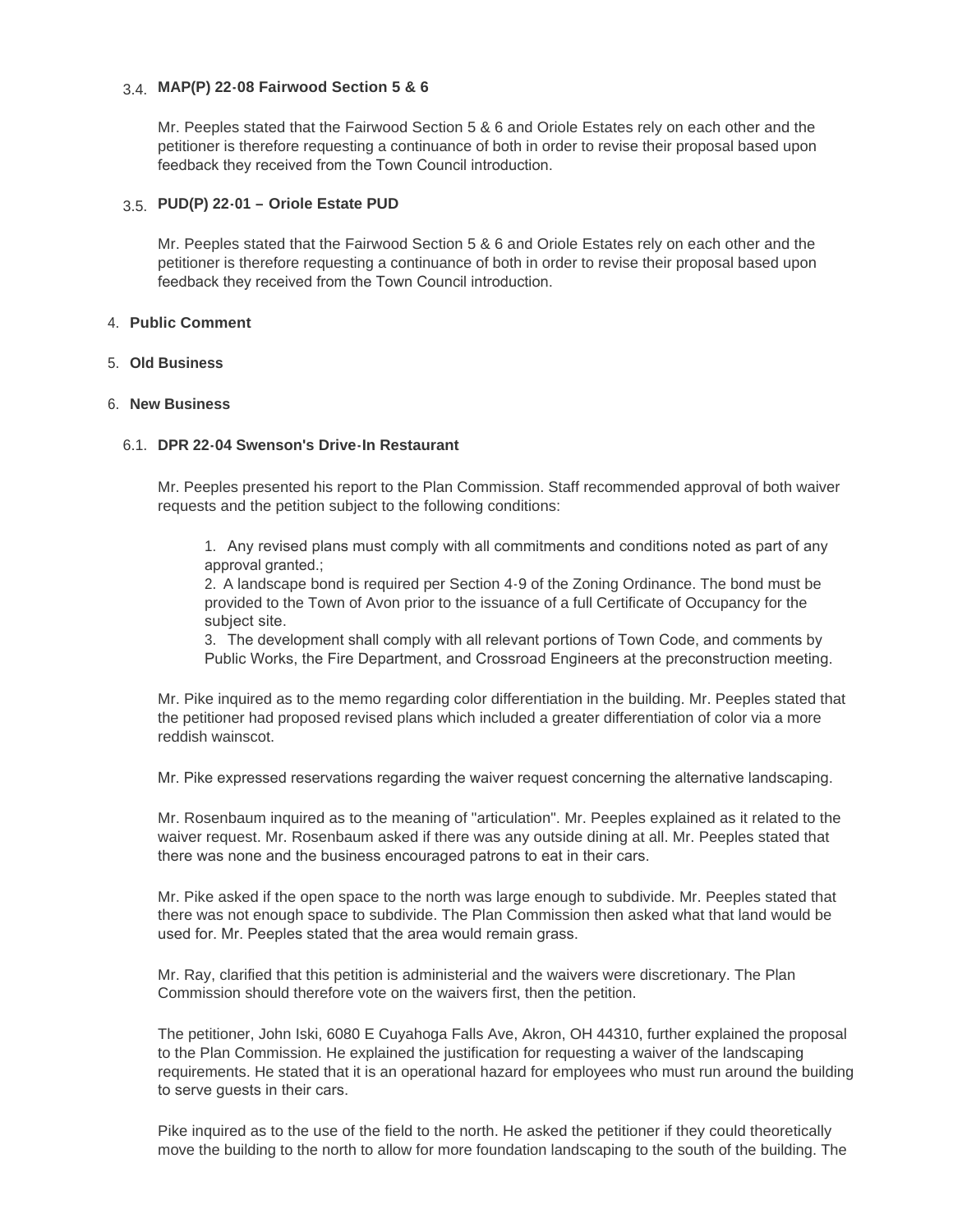petitioner explained the constraints of the lot in doing so.

The commission further inquired as to and discussed the use of the large field located to the north.

The commission expressed concerns regarding the maintenance of the open field to the north as it relates to overgrown grass and trash. The petitioner committed to maintaining that field well to avoid the aforementioned issues.

Mr. Guckenberger opened the the floor for public comment at 7:05 PM. Hearing none, Mr. Guckenberger closed the floor for public comment at 7:06 PM.

The Commission further discussed the proposed landscaping of the property as it relates to the open field and foundation plantings. The Plan Commission considered including a condition related to the maintenance of the field to the north. Staff advised the Commission accordingly. Mr. Guckenberger asked if the petitioner would be in agreeance with the addition of this condition. The petitioner agreed to the condition and reiterated that the property remain well maintained.

Mr. Hiser made a motion to approve the landscape waiver request as presented. The Plan Commission further discussed including a condition related to the maintenance of the field, but ultimately decided against it, instead relying on the Town Code and Zoning Ordinance to enforce these standards.

Seconded by Mr. Kauffman. Motion passed 5-0.

Mr. Kauffman made a motion to approve the building articulation waiver request. Seconded by Ed Rosenbaum. Motion passed 5-0.

The commission agreed that the request now met the standards of the Ordinance. Mr. Rosenbaum made a motion to approve **DPR 22-04 Swenson's Drive-In** subject to the following conditions:

> 1. Any revised plans must comply with all commitments and conditions noted as part of any approval granted.;

> 2. A landscape bond is required per Section 4-9 of the Zoning Ordinance. The bond must be provided to the Town of Avon prior to the issuance of a full Certificate of Occupancy for the subject site.

3. The development shall comply with all relevant portions of Town Code, and comments by Public Works, the Fire Department, and Crossroad Engineers at the preconstruction meeting.

Seconded by Mr. Kauffman. Motion passed 5-0.

#### **DPR 22-05 Love It Sew** 6.2.

Mr. Peeples presented his report to the Commission. Staff recommended approval of this petition subject to the following conditions:

> 1. Any revised plans must comply with all commitments and conditions noted as part of any approval granted.;

> 2. A landscape bond is required per Section 4-9 of the Zoning Ordinance. The bond must be provided to the Town of Avon prior to the issuance of a full Certificate of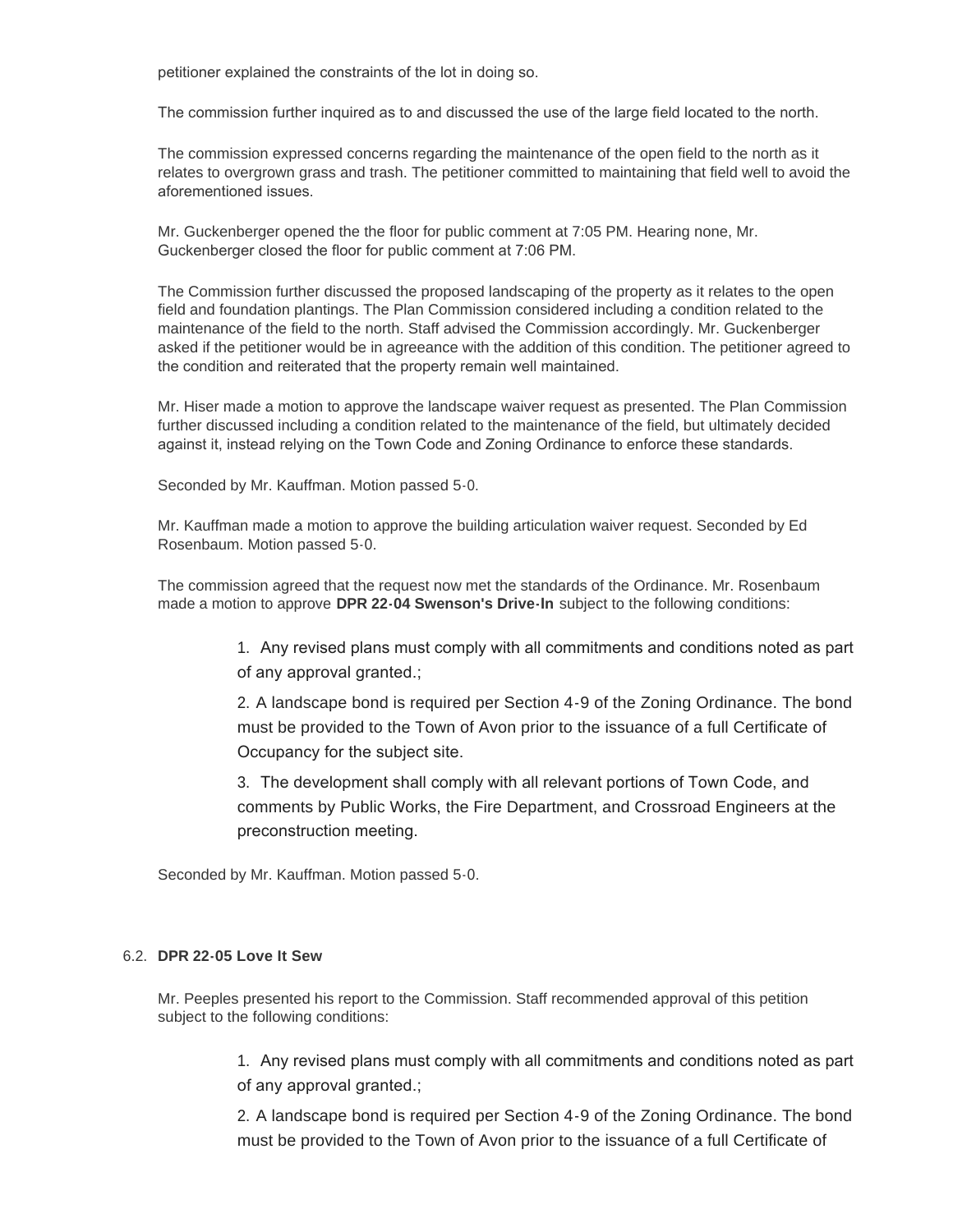Occupancy for the subject site.

3. The development shall comply with all relevant portions of Town Code, and comments by Public Works, the Fire Department, and Crossroad Engineers at the preconstruction meeting.

Dale Kruse, Kruse Consulting 7384 Business Center Dr, Avon, IN 46123, presented his proposal to the Commission. He discussed the access of the development as it relates to the access easement shared with Hendricks County Bank to the north. He further discussed the proposal as it relates to landscaping, drainage, parking, and lighting.

Mr. Rosenbaum inquired as to the public's ability to locate the business and its entrance to the development.

Mr. Guckenberger opened the floor for public comment at 7:25 PM. Hearing none, Mr. Guckenberger closed the floor for public comment at 7:26 PM.

Mr. Rosenbaum asked if the Plan Commission should have concerns regarding the proposed signage of the development. Mr. Peeples stated that, while the Ordinance does provide for sign plans to be included as part of the Development Plan Review Process, it is not uncommon for those details to be excluded at this phase, as it is speculative development. The proposed signage will be reviewed at the time the sign permits are applied for.

Mr. Guckenberger stated that he agreed with staff recommendation.

Mr. Pike made a motion to approve **DPR 22-05 Love It Sew** subject to the following conditions:

1. Any revised plans must comply with all commitments and conditions noted as part of any approval granted.;

2. A landscape bond is required per Section 4-9 of the Zoning Ordinance. The bond must be provided to the Town of Avon prior to the issuance of a full Certificate of Occupancy for the subject site.

3. The development shall comply with all relevant portions of Town Code, and comments by Public Works, the Fire Department, and Crossroad Engineers at the preconstruction meeting.

Seconded by Harold Hiser. Motion passed 5-0.

### **DPR 22-06 Ziggi's Coffee**  6.3.

Mr. Peeples presented his report to the Commission. Staff recommended approval of the waiver request and petition subject to the following condition:

1. Any revised plans must comply with all commitments and conditions noted as part of any approval granted.;

2. A landscape bond is required per Section 4-9 of the Zoning Ordinance. The bond must be provided to the Town of Avon prior to the issuance of a full Certificate of Occupancy for the subject site.

3. The development shall comply with all relevant portions of Town Code, and comments by Public Works, the Fire Department, and Crossroad Engineers at the preconstruction meeting.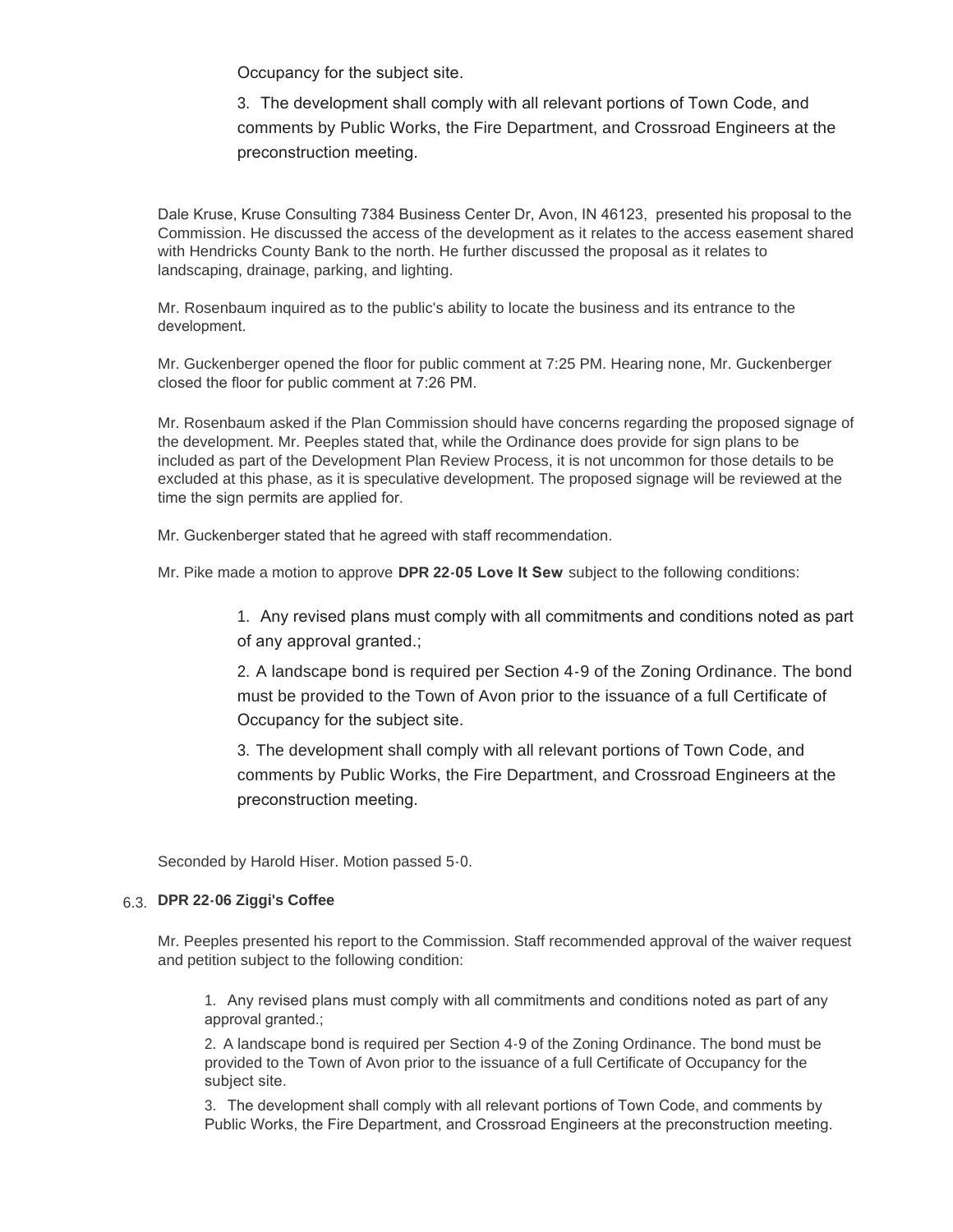Mr. Kauffman inquired as to the durability of reclaimed barn wood as it relates to the intent of the Ordinance. Mr. Peeples affirmed that the reclaimed barn wood should be durable.

Mr. Pike inquired as to other permitted uses within the C-2: Zoning District. Mr. Peeples stated that three gas stations inquired about developing the lots, but Mr. Peeples dissuaded them. He further affirmed that there are much more intrusive land uses that would be permitted by right on this lot.

Mr. Guckenberger inquired as to the ingress and egress access to and from the lot and its effect on traffic. Mr. Peeples stated that the right in, right out design of the ingress and egress access should mitigate any negative effects or hazards between the roundabout and access points.

Mr. Guckenberger further inquired as to the stacking of cars within the queue and its potential to intrude into the roadway. Mr. Peeples detailed as to the considerations given to this issue, which includes the drive-thru queue wrapping around the site.

Mr. Kauffman inquired as to if thought was given towards the pedestrian sidewalk. Mr. Peeples stated that pedestrian connectivity was not reviewed any more than usual.

The petitioner, Scott Singleton, 557 Northfield Rd., Plainfield, IN, 46168 , presented his proposal to the Plan Commission. He discussed the proposal as it relates to traffic, access, architectural standards, and general land use. Mr. Singleton stated that there will be signage that will prevent cars from backing up into 100 S.

Mr. Pike asked the petitioner to speak to their commitment to maintain the property as an asset and not an eyesore due to its location and proximity to the WWII memorial and roundabout. The petitioner stated that the property would be well maintained.

The Commission further expressed concerns regarding traffic and drive thru queueing and verified that there would be no indoor dining.

Ashton Fritz, Fritz Engineering 14020 Mississinewa Dr, Carmel, IN 46033 spoke as to the drive through traffic. Mr. Fritz provided data from corporate regarding peak hours, peak transactions, average service time, etc. He further detailed the signs and other design elements that will prevent cars from backing up into the roadway at 100 S.

Mr. Guckenberger opened the floor for public comment at 8:08 PM.

William Golder, 1110 Brookside Ct, Avon, IN 46123, expressed concerns regarding traffic congestion, pedestrian access from the park, and the nearby warehouse district. He stated that he was opposed to the proposal and that there were better locations for this use.

David Sidebottom, 1106 Brookside Ct, Avon, IN 46123, stated that he is able to see the subject property from the rear of his house. He stated that he moved to his house with the intention of not living near a business district. He expressed concerns regarding the lighting of the business.

Mr. Guckenberger closed the floor for public comment at 8:12 PM.

Mr. Rosenbaum inquired as to the ability of trucks/semi-trailers to navigate the property. The petitioner stated that they are working with their corporate office in order to have smaller delivery trucks and clarified that large trucks such as semi trailers are unable to enter the drive-thru.

Mr. Fritz spoke as to the proposed lighting. He stated that the parking lot is lit with pole lights containing fixtures that are full cut off and light trespassing is limited to 0.1 foot candle at the property line as required by code.

The petitioner stated that their expected business hours are currently 6:00 AM to 7:00 PM.

The commission and the petitioner discussed the proposed Variance for illuminated signage. The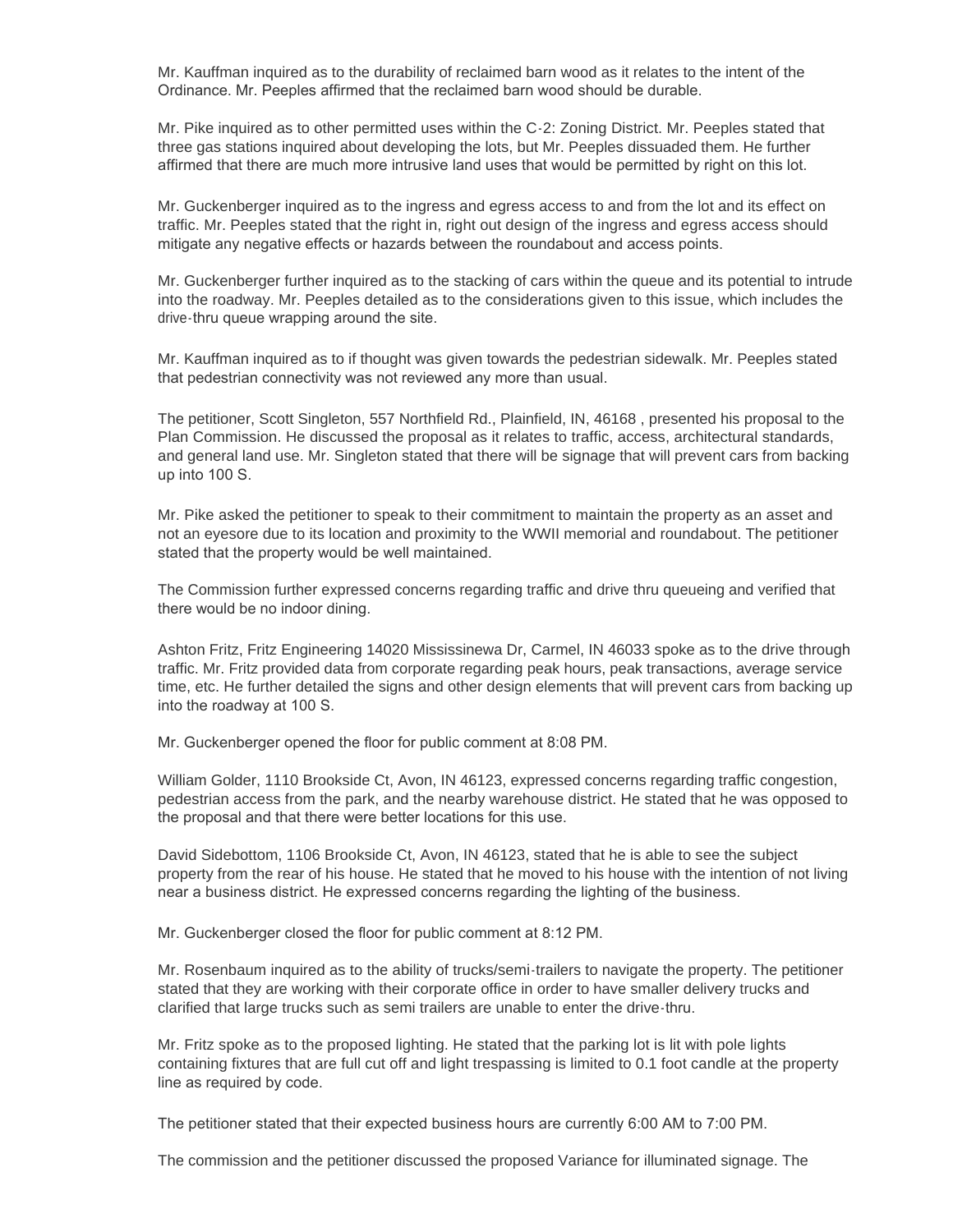petitioner stated that they have agreed to not illuminate the southern-facing wall sign.

The commission and the petitioner also discussed the proposed parking on the site.

Mr. Pike inquired as to the woods on the property and whether or not they are proposed to remain. The petitioner stated that they estimate 90% of the woods would remain and all the required landscaping would be provided.

The commission and staff discussed the possible addition of conditions related to lighting on the lot and regarding preservation of the existing woods. Safety and light spillage was considered.

Mr. Hiser made a motion to approve the waiver to allow the use of reclaimed barnwood in lieu of masonry. Seconded by Ed Rosenbaum. Motion passed 5-0.

Mr. Pike made a motion to approve **DPR 22-06 Ziggi's Coffee** subject to the following conditions:

1. Any revised plans must comply with all commitments and conditions noted as part of any approval granted.;

2. A landscape bond is required per Section 4-9 of the Zoning Ordinance. The bond must be provided to the Town of Avon prior to the issuance of a full Certificate of Occupancy for the subject site.

3. The development shall comply with all relevant portions of Town Code, and comments by Public Works, the Fire Department, and Crossroad Engineers at the preconstruction meeting.

4. At least 80% of the current woods to the east shall remain in place.

Seconded by Mr. Kauffman. Motion passed 5-0.

#### **DPR 22-08 Mears Machine Addition** 6.4.

Mr. Peeples presented his report to the Commission. Staff recommended approval of the waiver and the petition subject to the following conditions:

> 1. Any revised plans must comply with all commitments and conditions noted as part of any approval granted.;

> 2. A landscape bond is required per Section 4-9 of the Zoning Ordinance. The bond must be provided to the Town of Avon prior to the issuance of a full Certificate of Occupancy for the subject site.

3. The development shall comply with all relevant portions of Town Code, and comments by Public Works, the Fire Department, and Crossroad Engineers at the preconstruction meeting.

The commission inquired as to the legal non-conforming status of the building as it relates to the construction of a sidewalk along US Highway 36 to the north.

Joseph Lese, Progress Studio, 1103 E 10th St, Indianapolis, further explained the proposal to the Plan Commission and stated that the construction of the sidewalk would be an acceptable condition as part of the approval.

The petitioner and the Plan Commission further discussed the connectivity of sidewalks on the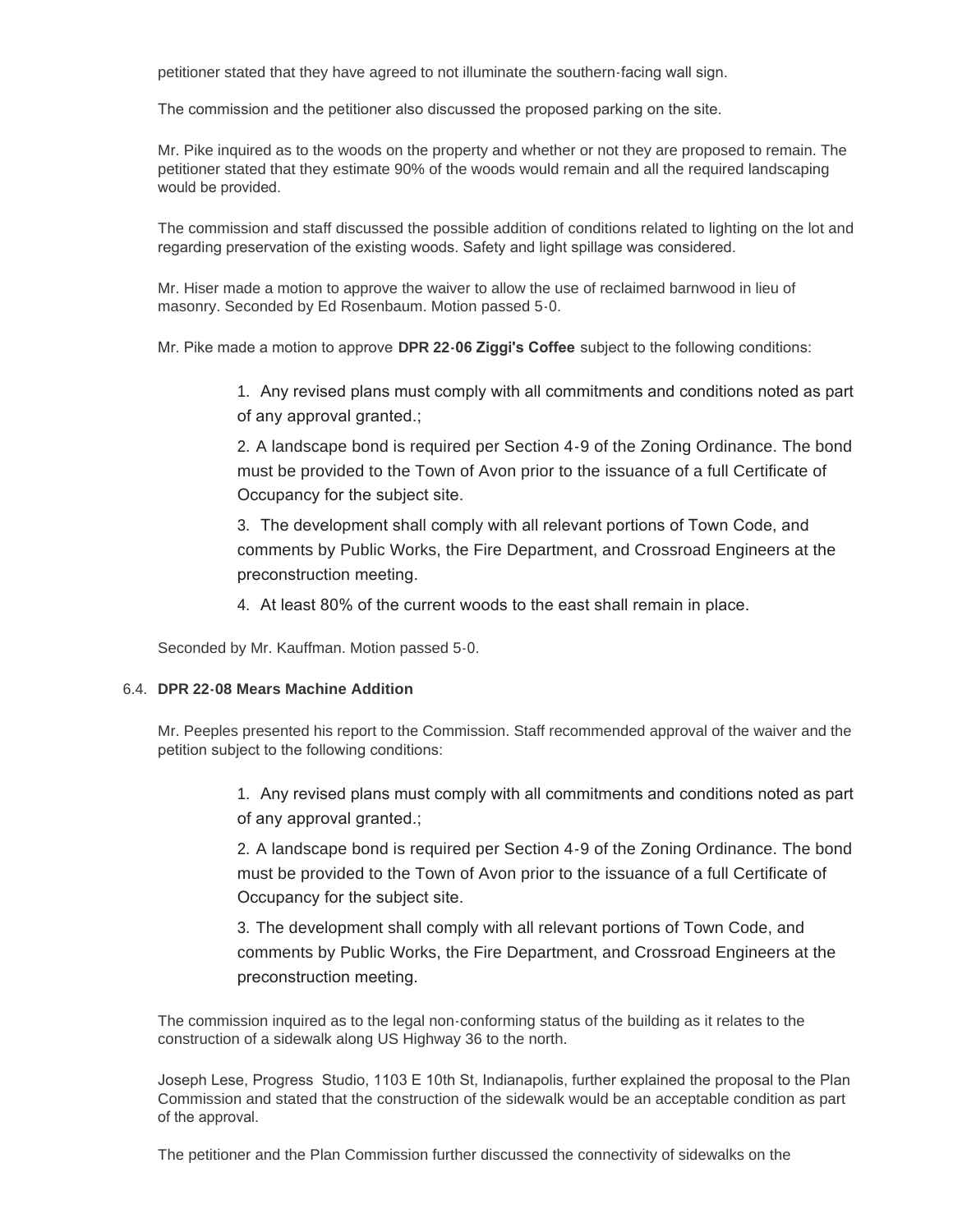surrounding lots.

Mr. Guckenberger opened the floor for public comment at 8:44 PM. Hearing none, Mr. Guckenberger closed the floor for public comment at 8:45 PM.

Mr. Pike agreed with Paul's condition relating to the construction of the sidewalk.

Ed Rosenbaum made a motion to approve the architectural standards waiver. Seconded by Dave Kauffman. Motion passed 5-0.

Mr. Rosenbaum made a motion to approve **DPR 22-08 Mears Machine Addition** subject to the following conditions:

> 1. Any revised plans must comply with all commitments and conditions noted as part of any approval granted.;

> 2. A landscape bond is required per Section 4-9 of the Zoning Ordinance. The bond must be provided to the Town of Avon prior to the issuance of a full Certificate of Occupancy for the subject site.

3. The development shall comply with all relevant portions of Town Code, and comments by Public Works, the Fire Department, and Crossroad Engineers at the preconstruction meeting.

4. That a sidewalk be connected to the properties to the east and west.

Seconded by Mr. Hiser. Motion passed 5-0.

## **MAP(A) 22-06 – Lot 4 (6090 Cedar Bend Way) And Lot 5 (6080 Cedar Bend Way)**  6.5.

Mr. Peeples presented his report to the Plan Commission. Staff recommended approval of this plat amendment subject to no conditions.

The commission inquired as to the setbacks of the surrounding properties. Mr. Peeples discussed the way in which the County administered their platting process at the time this subdivision was originally platted, and how it differs from what would be allowed by the Town.

The petitioner, Dale Kruse, Kruse Consulting, 7384 Business Center Dr, Avon, IN 46123 stated that staff explained the proposal well and made himself available for questions.

Mr. Guckenberger opened the floor for public comment at 9:04 PM.

Barry L. Haymore, 6130 Cedar Bend Way, Avon, IN 46123, stated that he opposed the proposal. He detailed potential drainage issues that will occur if the plat amendment were to be approved. Mr. Haymore claimed that these drainage issues would result in flooding of his home.

Lisa Willkie, 6153 Yellow Birch Ct, Avon, IN 46123, Ms. Willkie detailed drainage issues around her home and the potential for those to worsen if the plat is approved.

The commission asked if the Plan Commission is the correct body to address the aforementioned drainage issues. Mr. Peeples explained that if it were a new plat, then it likely would be, however this is merely a plat amendment related to a revised setback line and therefore would not involve drainage. Mr. Peeples stated that the drainage review would have been conducted when the subdivision was originally platted.

Staff stated that drainage will be considered throughout the building permitting process and will be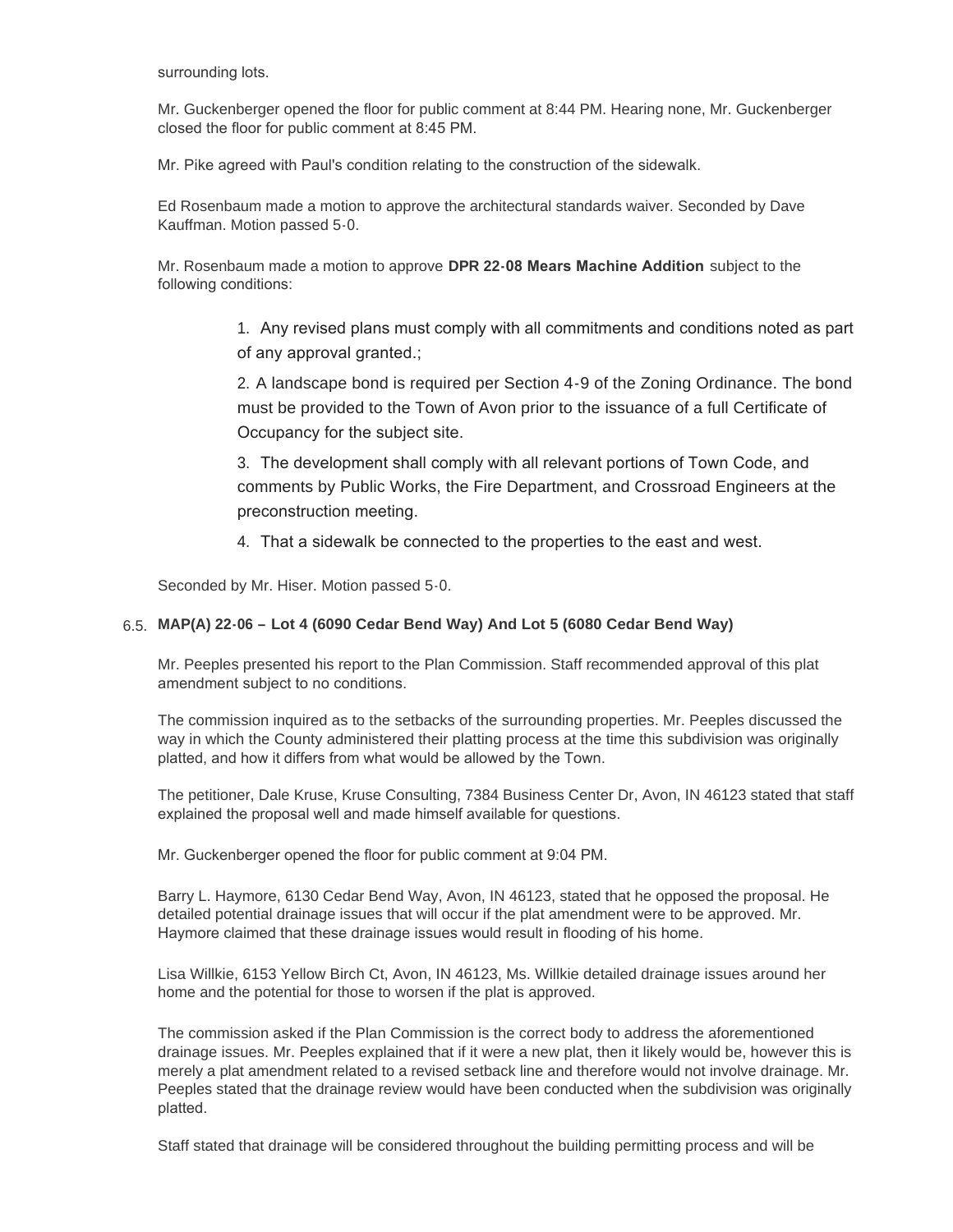overseen by Building Commissioner, Mike Tulli.

Mr. Haymore asked if the Plan Commission could delay the petition until more information is provided as opposed to denying it.

Mr. Kauffman made a motion to approve **MAP(A) 22-06 - Lot 4 (6090 Cedar Bend Way) and Lot 5 (6080 Cedar Bend Way).** Seconded by Harold Hiser. Motion passed 5-0.

## **MAP(P) 22-07 – Village Of Turner Trace Townhomes**  6.6.

Mr. Peeples presented his report to the Plan Commission. Staff recommended approval of this petition subject to the following conditions:

1. Any revised plans must comply with all commitments and conditions noted as part of any approval granted;

2. The project shall receive any necessary review and approval by Crossroad Engineers on behalf of the Town, and HC Drainage Board; and,

3. The Final Plat will comply with all the relevant portions of the Subdivision Control Ordinance and the Town Code.

Staff and the commission discussed the history of this development as it relates to previous platting.

The petitioner, Tony Bogato, Lennar Homes, 11555 N Meridian St, Carmel, IN, further explained the proposal as it relates to platting, subdivision of lots, and density.

Mr. Guckenberger opened the floor for public comment at 9:43 PM.

Angela McJunkin, 7153 Governor's Row S, Avon, IN 46123, inquired as to how many stories the homes will have and if the architectural standards will be comparable to the houses that are currently there.

Mr. Guckenberger closed the floor for public comment at 9:45 PM.

Mr. Bogato, stated that they intend to build two-story rear-loaded townhomes. He further stated that the new townhomes would have greater articulation and would be brick-wrapped.

Mr. Pike made a motion to approve MAP(P) 22-07 Village of Turner Trace Townhomes subject to the following conditions:

> 1. Any revised plans must comply with all commitments and conditions noted as part of any approval granted;

2. The project shall receive any necessary review and approval by Crossroad Engineers on behalf of the Town, and HC Drainage Board; and,

3. The Final Plat will comply with all the relevant portions of the Subdivision Control Ordinance and the Town Code.

Seconded by Mr. Kauffman. Motion passed 5-0.

#### 6.7. ZA 22-05 Turner Trace Modification Of Commitments

Mr. Peeples presented his staff report to the Plan Commission. Staff recommended approval of this petition subject to the alternate commitments provided on April 15, 2022.

The plan commission inquired as to and discussed multi-tenant drive throughs as recommended to be permitted by staff. The Commission further discussed the other uses proposed to be permitted by this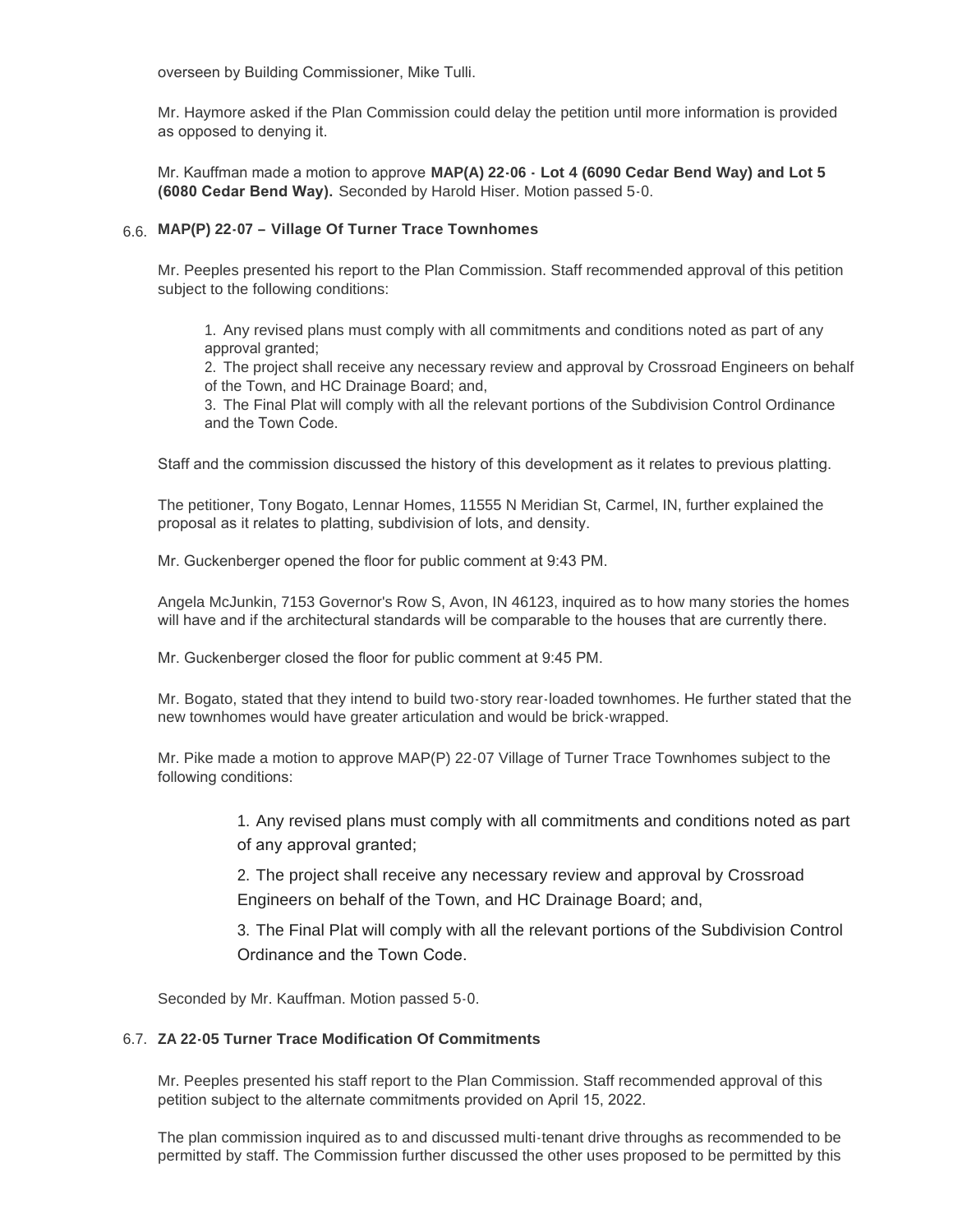amendment of commitments.

The petitioner, Ben Comer, 71 W Marion St, Danville, IN, further explained his proposal to the Commission answered questions.

Mr. Guckenberger opened the floor for public comment at 10:11 PM.

Laurie and Raleigh Rolston, 1311 S Avon Ave, Avon, IN 46123, expressed their concerns regarding the commitments, specifically as they relate to the potential gas station. They stated that their property would abut against the gas station and are therefore not in favor of a gas station and nor drive-thru use on the commercial lot in question. They cited increased traffic, safety, light, noise, and devaluation of property in opposition to the proposal.

Michalla Davenport, 1206 S Avon Ave, Avon, IN 46123 expressed her concerns regarding traffic as it relates to the proposed retail uses. She expressed her opposition to the proposal and requested traffic improvements on Avon Ave.

Tom Downard, 1887 Sweet Gum Dr, Avon, IN 46123, stated that he was involved with Turner Trace when it was originally developed. He stated that he built the office center that is currently there. He stated that he is working as a commercial broker on the property and believes that this area very suitable due to its walkability. He referenced the commitments made by the petitioner to lessen the negative impacts of the development on neighboring properties. He stated that his use could potentially reduce the traffic impact that currently exists on US 36.

Angela McJunkin, 7153 Governors Row, Avon, IN 46123 expressed concerns regarding traffic and speeding on Governors Row. She reiterated safety concerns regarding the gas station being located so close to the daycare and reiterated her opposition to the petition.

Jerry Bennett, 1285 Hope Dr., Avon, IN 46123, stated that his biggest concern is the proposed gas station as it relates to light and noise. Mr. Bennett stated that the area is primarily residential. He expressed concerns regarding notification of surrounding property owners. He reiterated his opposition to the proposal.

Mr. Bogato stated that the residential architectural commitments as amended would more align with the rest of the homes being constructed by Lennar Homes within the development.

The Plan Commission differentiated between the commercial vs residential commitment changes.

The Plan Commission discussed the potential of continuing this petition. Mr. Guckenberger expressed his concerns with the auto filling station, but stated that a retail center made more sense. The Commission further discussed permitted vs prohibited uses.

Mr. Pike made a motion to continue the petition to the next scheduled meeting and encouraged the petitioner to revisit the gas station and drive-thru commitments. Seconded by Dave Kauffman. Motion passed 5-0.

#### **Other Business** 7.

#### **Committee Reports** 8.

Forgone.

### **Report Of Administrative Approvals By The Planning Director** 8.1.